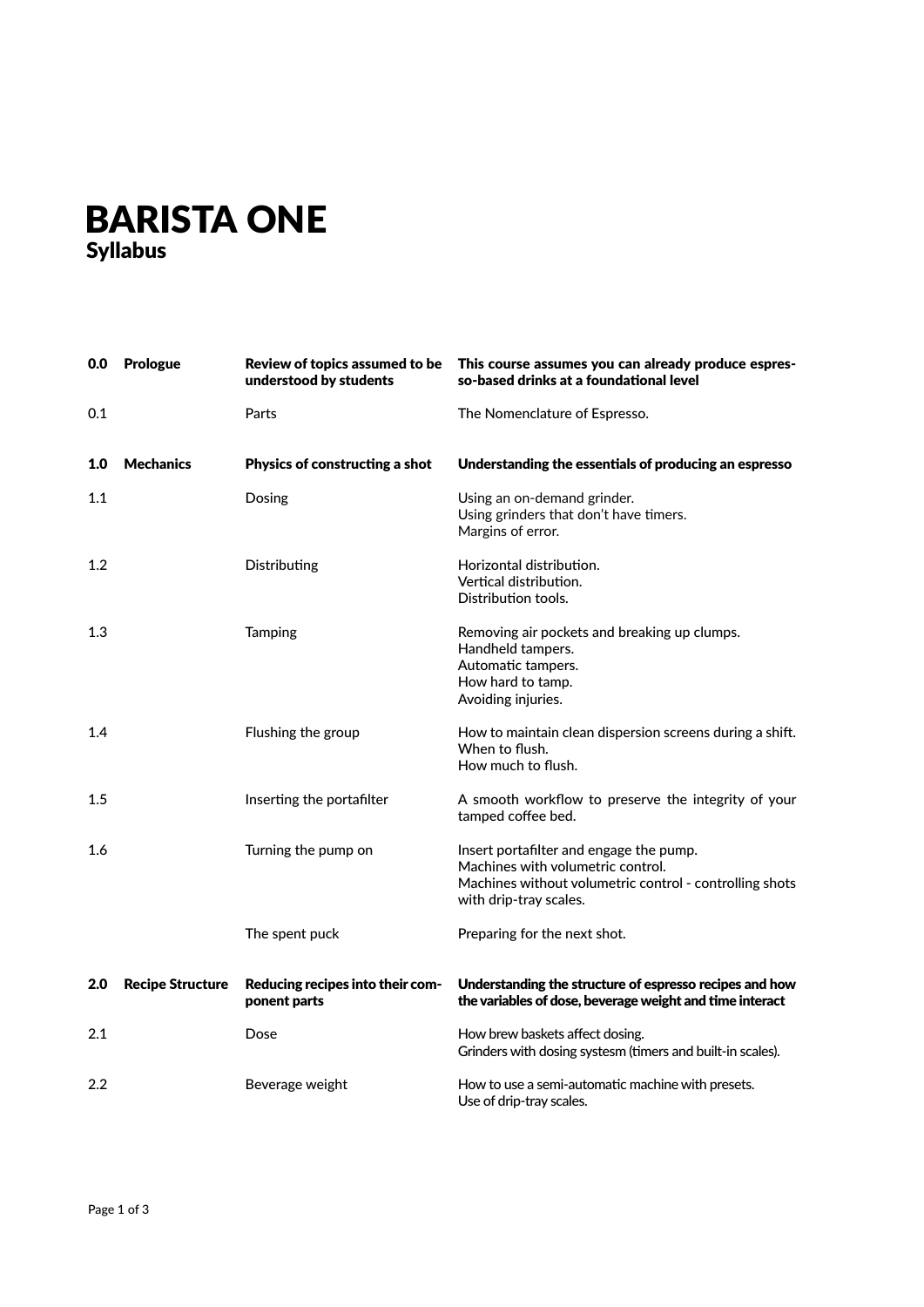| 2.3              |                                          | Time                                  | Understanding the relationship of time and grind setting.<br>When the grind is too fine.<br>When the grind is too coarse.                                                           |
|------------------|------------------------------------------|---------------------------------------|-------------------------------------------------------------------------------------------------------------------------------------------------------------------------------------|
| 2.4              |                                          | Grind                                 | The importance of regular micro-adjustment to stay<br>true to a recipe.<br>Understanding grind retention.<br>Purging your grinder.<br>Margins of error.                             |
| 3.0 <sub>2</sub> | <b>Putting It All</b><br><b>Together</b> | <b>Shot-making Success or Failure</b> | Learning how to recalibrate equipment when recipes<br>are off track                                                                                                                 |
| 3.1              |                                          | The Shot Time Wizard                  | A protocol for when to adjust a grinder setting and<br>when to purge.                                                                                                               |
| 3.2              |                                          | Channelling                           | Understanding how to identify critical unevenness in<br>the flow of espresso.<br>When to remake a shot and managing wastage.                                                        |
| 3.3              |                                          | Troubleshooting/FAQs                  | Diagnosing machine and grinder Issues.                                                                                                                                              |
| 4.0              | <b>Milk Texturing</b>                    | <b>How to Steam and Portion Milk</b>  |                                                                                                                                                                                     |
| 4.1              |                                          | The Two-Part Heuristic                | The two step guide for learning how to produce great<br>microfoam.                                                                                                                  |
| 4.2              |                                          | <b>Temperature Targets</b>            | Temperature targets and the use of thermometers.<br>Hygiene and station management for avoiding<br>cross-contamination and health & safety hazards.                                 |
| 4.3              |                                          | Milk-Splitting                        | How to double up your workflow to divide one pitcher<br>of milk into two drinks with equal amounts of foam.                                                                         |
| 4.4              |                                          | The Steam Wand and Steam Boiler       | Understanding safety issues involving steam boilers and<br>steam wands.<br>Boiler pressure and monitoring pressure gauges.                                                          |
| 4.5              |                                          | Non-dairy                             | How to steam non-dairy milks.                                                                                                                                                       |
| 4.6              |                                          | Troubleshooting/FAQs                  | All steam wand and milk-related issues.<br>The pressure in the steam wand is too low, and the<br>barista can't steam milk as quickly as usual.<br>The steam wand is too aggressive. |
| 5.0              | <b>Latte Art</b>                         | Introduction to Latte Art             | Learning the essential flow rate and pitcher positioning to<br>gain competency in the two fundamental latte art designs                                                             |
| 5.1              |                                          | First Half - Preparing the Canvas     | Creating an even background to enhance the contrast<br>of your designs.                                                                                                             |
|                  |                                          |                                       |                                                                                                                                                                                     |